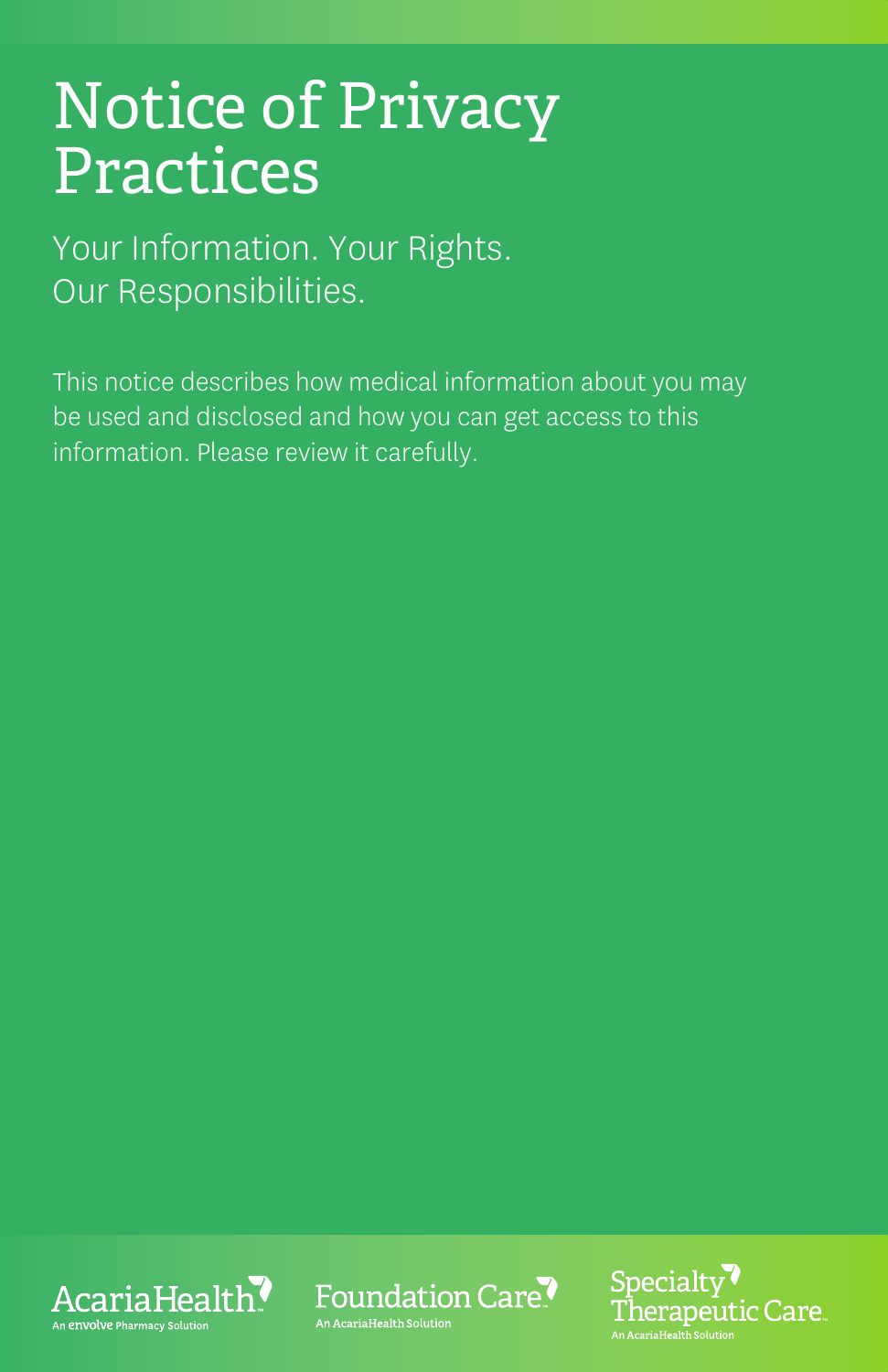This Notice of Privacy Practices ("Notice") covers an Affiliated Covered Entity ("ACE"). When this Notice refers to the Specialty Pharmacy ACE, it is referring to AcariaHealth, Inc. ("AcariaHealth"), each of the following AcariaHealth subsidiaries and affiliates: AcariaHealth Pharmacy, Inc., AcariaHealth Pharmacy #11, Inc., AcariaHealth Pharmacy #12, Inc., AcariaHealth Pharmacy #13, Inc., AcariaHealth Pharmacy #14, Inc., AcariaHealth Pharmacy #26, Inc., Foundation Care, LLC., [HomeScripts.com,](https://HomeScripts.com) LLC., Specialty Therapeutic Care, LP, and PantheRx Specialty, LLC.

### Your Rights

#### **You have the right to:**

- > Get a copy of your paper or electronic medical record.
- > Correct your paper or electronic medical record.
- > Request confidential communication.
- > Ask us to limit the information we share.
- > Get a list of those with whom we've shared your information.
- > Get a copy of this privacy notice.
- > Choose someone to act for you.
- > File a complaint if you believe your privacy rights have been violated.

### Your Choices

#### **You have some choices in the way that we use and share the information as we:**

- > Tell family and friends about your condition.
- > Provide disaster relief.
- > Include you in a hospital directory.
- > Provide mental health care.
- > Market our services and sell your information.
- > Raise funds.

### Our Responsibility

#### **We may use and share your information as we:**

- > Treat you.
- > Run our organization.
- > Bill for your services.
- > Help with public health and safety issues.
- > Do research.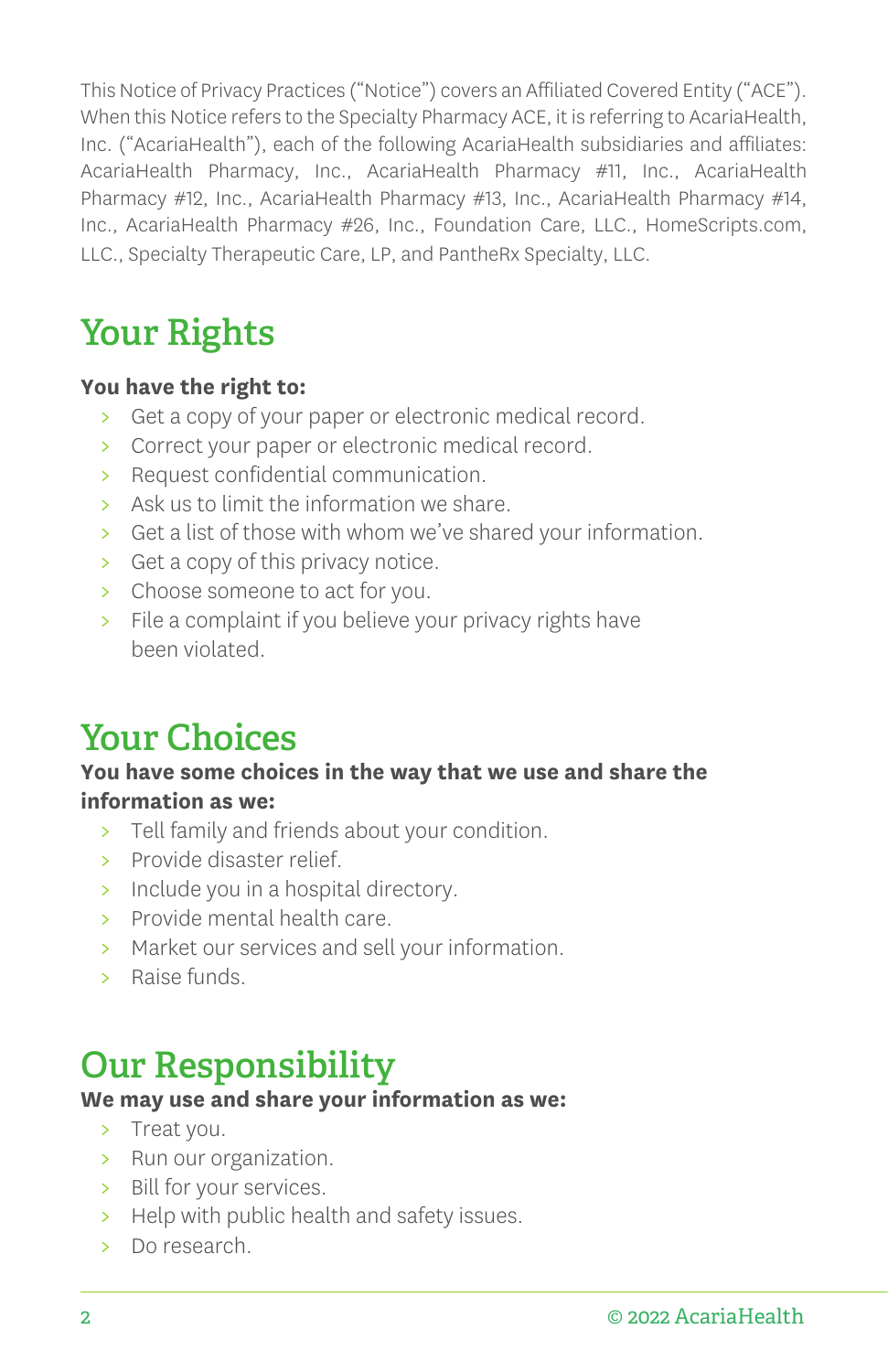# YOUR RIGHTS

**When it comes to your health information, you have certain rights. This section explains your rights and some of our responsibilities to help you.** 

- $>$  Get an electronic or paper copy of your medical record
	- > You can ask to see or get an electronic or paper copy of your medical record and other health information we have about you. Ask us how to do this.
	- > We will provide a copy or a summary of your health information, usually within 30 days of your request. We may charge a reasonable, cost-based fee.
- > Ask us to correct your medical record
	- > You can ask us to correct health information about you that you think is incorrect or incomplete. Ask us how to do this.
	- > We may say "no" to your request, but we'll tell you why in writing within 60 days.

#### > Request confidential communications

- > You can ask us to contact you in a specific way (for example, home or office phone) or to send mail to a different address.
- > We will say "yes" to all reasonable requests.

#### $>$  Ask us to limit what we use or share

- > You can ask us not to use or share certain health information for treatment, payment, or our operations. We are not required to agree to your request, and we may say "no" if it would affect your care.
- > If you pay for a service or health care item out-of-pocket in full, you can ask us not to share that information for the purpose of payment or our operations with your health insurer. We will say "yes" unless a law requires us to share that information.
- $\geq$  Get a list of those with whom we've shared information
	- > You can ask for a list of the times we've shared your health information for six years prior to the date you ask, who we shared it with, and why. We will include all disclosures except for those about treatment, payment and health care operations, and certain other disclosures (such as any you asked us to make).
- $\geq$  Get a copy of this privacy notice
	- > You can ask for a paper copy of this notice at any time, even if you have agreed to receive the notice electronically. We will provide you with a paper copy promptly.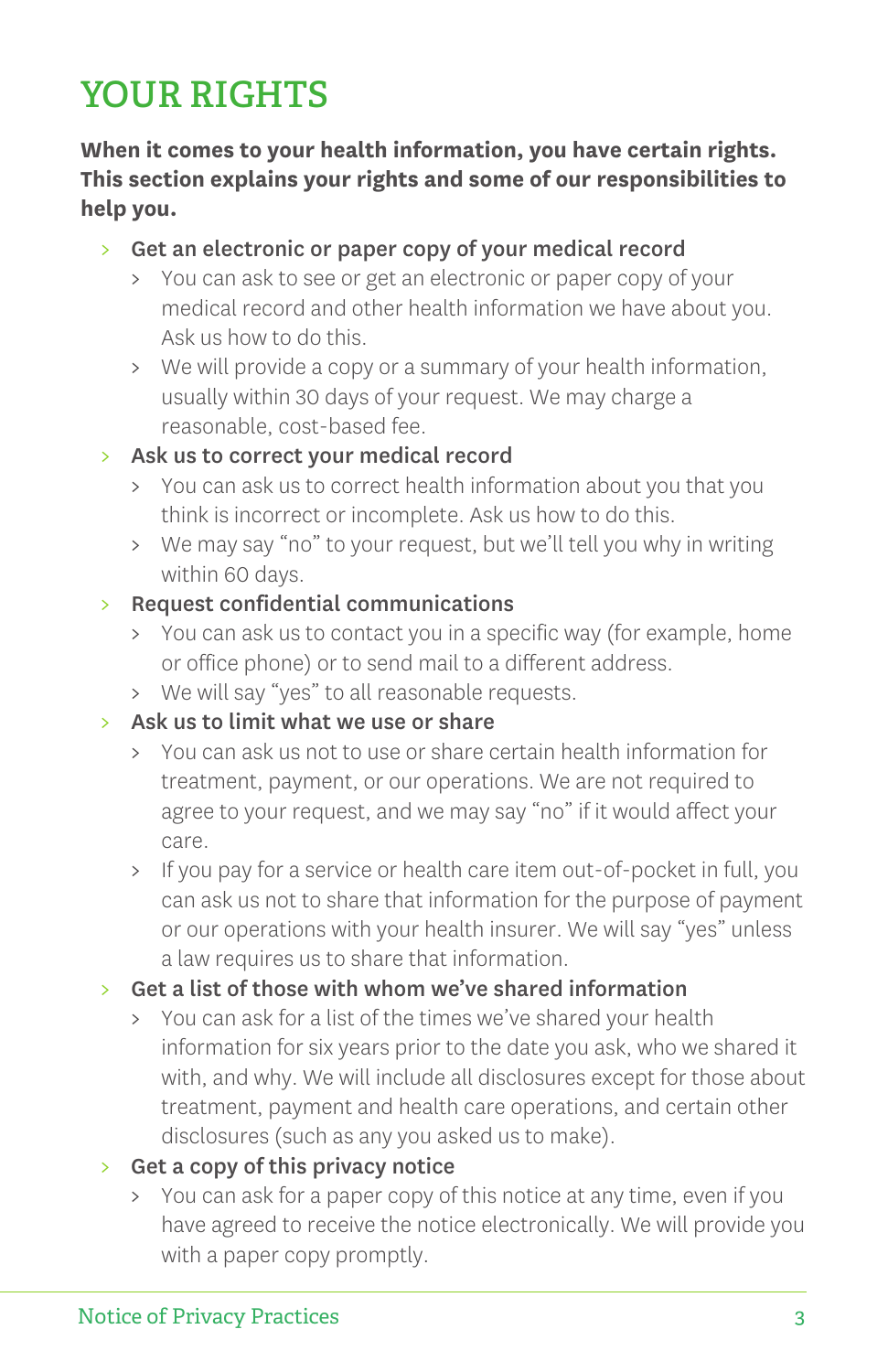#### > Choose someone to act for you

- > If you have given someone medical power of attorney or if someone is your legal guardian, that person can exercise your rights and make choices about your health information.
- > We will make sure the person has this authority and can act for you before we take any action.
- $>$  File a complaint if you feel your rights are violated
	- > You can complain if you feel we have violated your rights by contacting us.
	- > You can file a complaint with the U.S. Department of Health and Human Services Office for Civil Rights by sending a letter to 200 Independence Avenue, S.W., Washington, D.C. 20201, calling 1-877- 696-6775, or visiting<www.hhs.gov/ocr/privacy/hipaa/complaints>/.
	- > We will not retaliate against you for filing a complaint.

# YOUR CHOICES

**For certain health information, you can tell us your choices about what we share. If you have a clear preference for how we share your information in the situations described below, talk to us. Tell us what you want us to do, and we will follow your instructions.** 

- $>$  In these cases, you have both the right and choice to tell us to:
	- > Share information with your family, close friends, or others involved in your care.
	- > Share information in a disaster relief situation. *If you are not able to tell us your preference, for example if you are unconscious, we may go ahead and share your information if we believe it is in your best interest. We may also share your information when needed to lessen a serious and imminent threat to health or safety.*
- $\rightarrow$  In these cases, we never share your information unless you give us written permission:
	- > Marketing purposes
	- > Sale of your information
	- > Most sharing of psychotherapy notes
	- > Sharing of certain other sensitive health information as required by state laws
- $>$  In the case of fundraising:
	- > We may contact you for fundraising efforts, but you can tell us not to contact you again.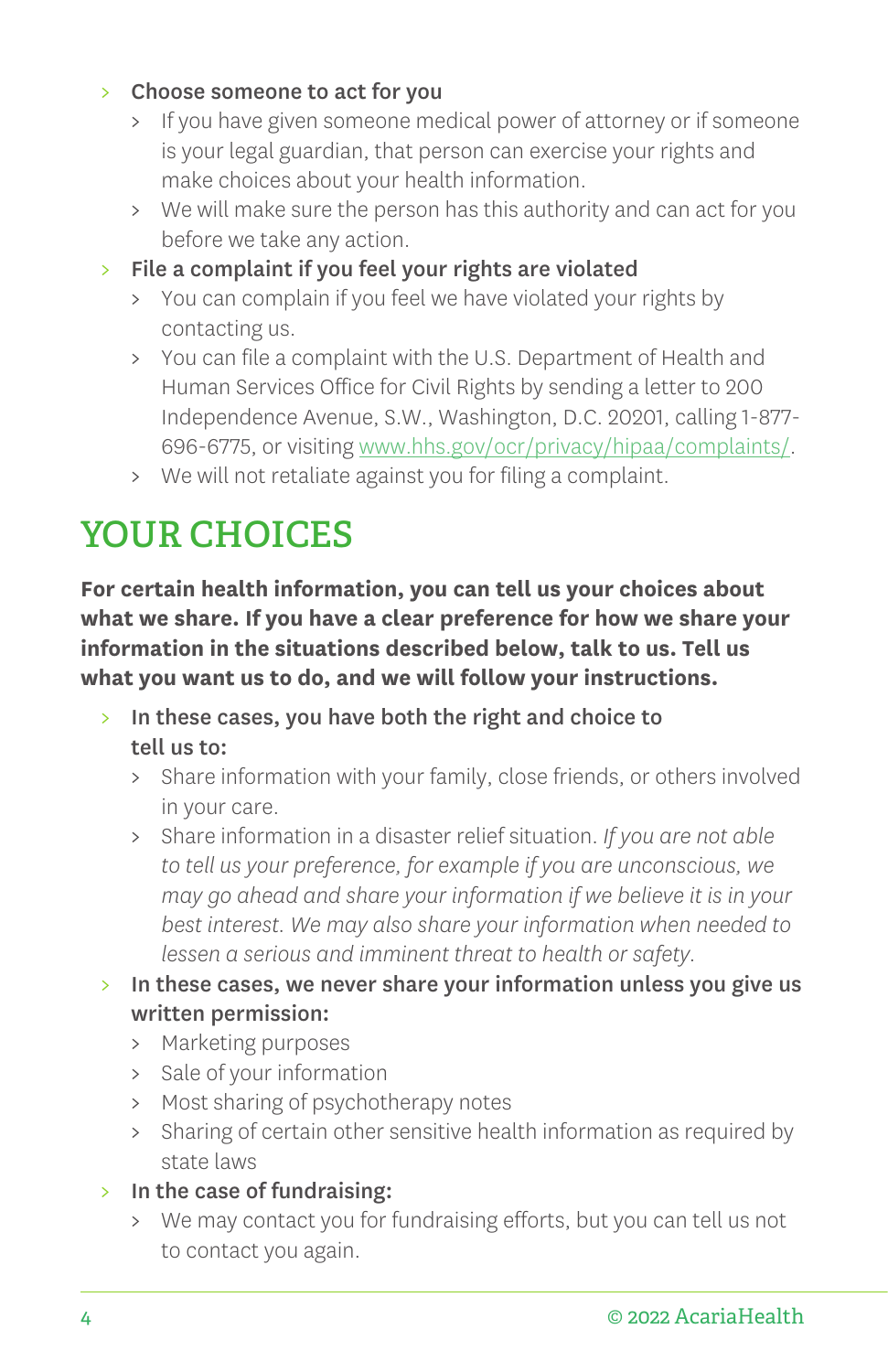### OUR USES AND DISCLOSURES

**How do we typically use or share your health information? We typically use or share your health information in the following ways.** 

#### > Treat you

> We can use your health information and share it with other professionals who are treating you. *Example: An AcariaHealth Inc. pharmacist may discuss your prescription information with your doctor to ensure proper treatment.* 

#### > Run our organization

- > We can use and share your health information to run our practice, improve your care, and contact you when necessary. *Example: We use health information about you to manage your treatment and services*.
- > Appointment reminders / treatment alternatives
	- > We may use and disclose your PHI to remind you of an appointment for treatment and medical care with us or to provide you with information regarding treatment alternative or other health-related benefits and service that may be of interest to you.

#### > Bill for your services

> We can use and share your health information to bill and get payment from health plans or other entities. *Example: We give information about you to your health insurance plan so it will pay for your services.* 

### HOW ELSE CAN WE USE OR SHARE YOUR HEALTH INFORMATION?

**We are allowed or required to share your information in other ways – usually in ways that contribute to the public good, such as public health and research. We have to meet many conditions in the law before we can share your information for these purposes.** 

For more information **see**:<www.hhs.gov/ocr/privacy/hipaa>/ understanding/consumers/index.html

- > Information Related to Your Care
	- > We may disclose your PHI to contact you about treatment options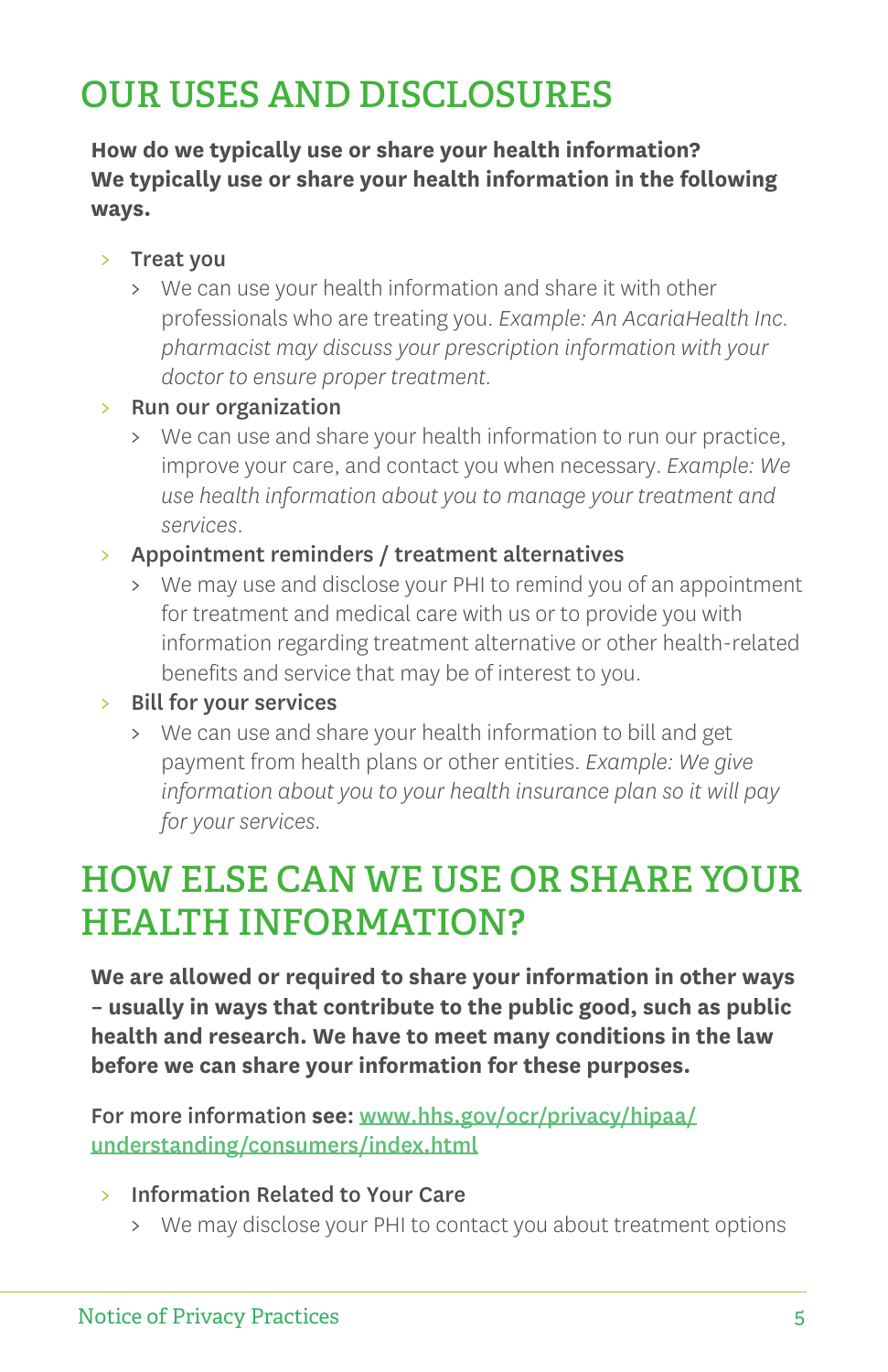relevant to you. *For example, we may contact you regarding expired prescriptions and alternative drugs AND treatment. We may use and disclose your PHI to healthcare professionals or other third parties to provide, coordinate and manage the delivery of your health care. For example, your pharmacist may disclose PHI about you to your health care provider and to other health care personnel to coordinate the prescribing and delivery of your medications.* 

- > We may also provide you with treatment reminders and information about potential side effects, drug interactions, recalls and other treatment related issues related to your medication.
- > Respond to organ and tissue donation requests
	- > We can share health information about you with organ procurement organizations.

#### $\rightarrow$  Help with public health and safety issues

We can share health information about you for certain situations such as:

- > Preventing disease
- > Helping with product recalls
- > Reporting adverse reactions to medications
- > Reporting suspected abuse, neglect, or domestic violence
- > Preventing or reducing a serious threat to anyone's health or safety

#### > Do research

> We can use or share your information for health research.

#### > Comply with the law

> We will share information about you if state or federal laws require it, including with the Department of Health and Human Services if it wants to see that we're complying with federal privacy law.

#### > Respond to lawsuits and legal actions

> We can share health information about you in response to a court or administrative order, or in response to a subpoena.

#### $>$  Work with a medical examiner or funeral director

> We can share health information with a coroner, medical examiner, or funeral director when an individual dies.

#### > Address workers' compensation, law enforcement, and other government requests

We can use or share health information about you:

- > For workers' compensation claims
- > For law enforcement purposes or with a law enforcement official
- > With health oversight agencies for activities authorized by law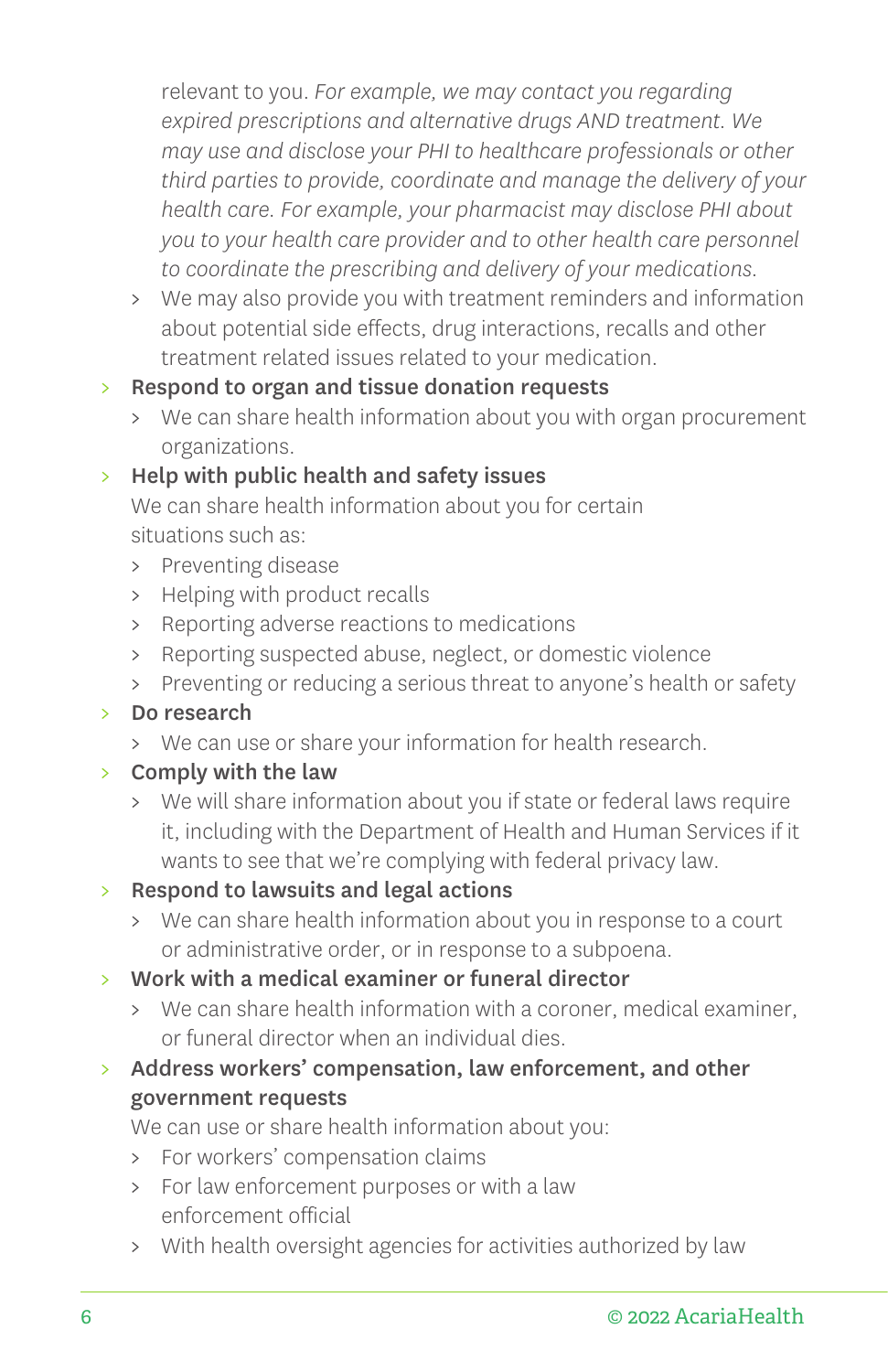> For special government functions such as military, national security, and presidential protective services.

### OUR RESPONSIBILITIES

- $\rightarrow$  We are required by law to maintain the privacy and security of your protected health information.
- > We will let you know promptly if a breach occurs that may have compromised the privacy or security of your information.
- > We must follow the duties and privacy practices described in this notice.
- > We must provide you a copy of this notice.
- > We will not use or share your information other than as described here unless you tell us we can in writing. If you tell us we can, you may change your mind at any time. Let us know in writing if you change your mind.

### CHANGES TO THE TERMS OF THIS NOTICE

We are required to abide by the terms of the notice currently in effect. We can change the terms of this notice, and the changes will apply to all information we have about you. The new notice will be available upon request, by mail, and on our website.

### FOR MORE INFORMATION OR TO REPORT A PROBLEM

You may contact the Privacy Office by: Phone 855.422.2742 ext. 8091291

Email [ACA\\_Privacy@AcariaHealth.com](mailto:ACA_Privacy@AcariaHealth.com) or [ACA\\_Privacy@centene.com](mailto:ACA_Privacy@centene.com) for PANTHERx Rare patients.

Mail AcariaHealth/ PANTHERx Rare Attn: Privacy Office 8427 South Park Circle, Suite 400 Orlando, FL 32819